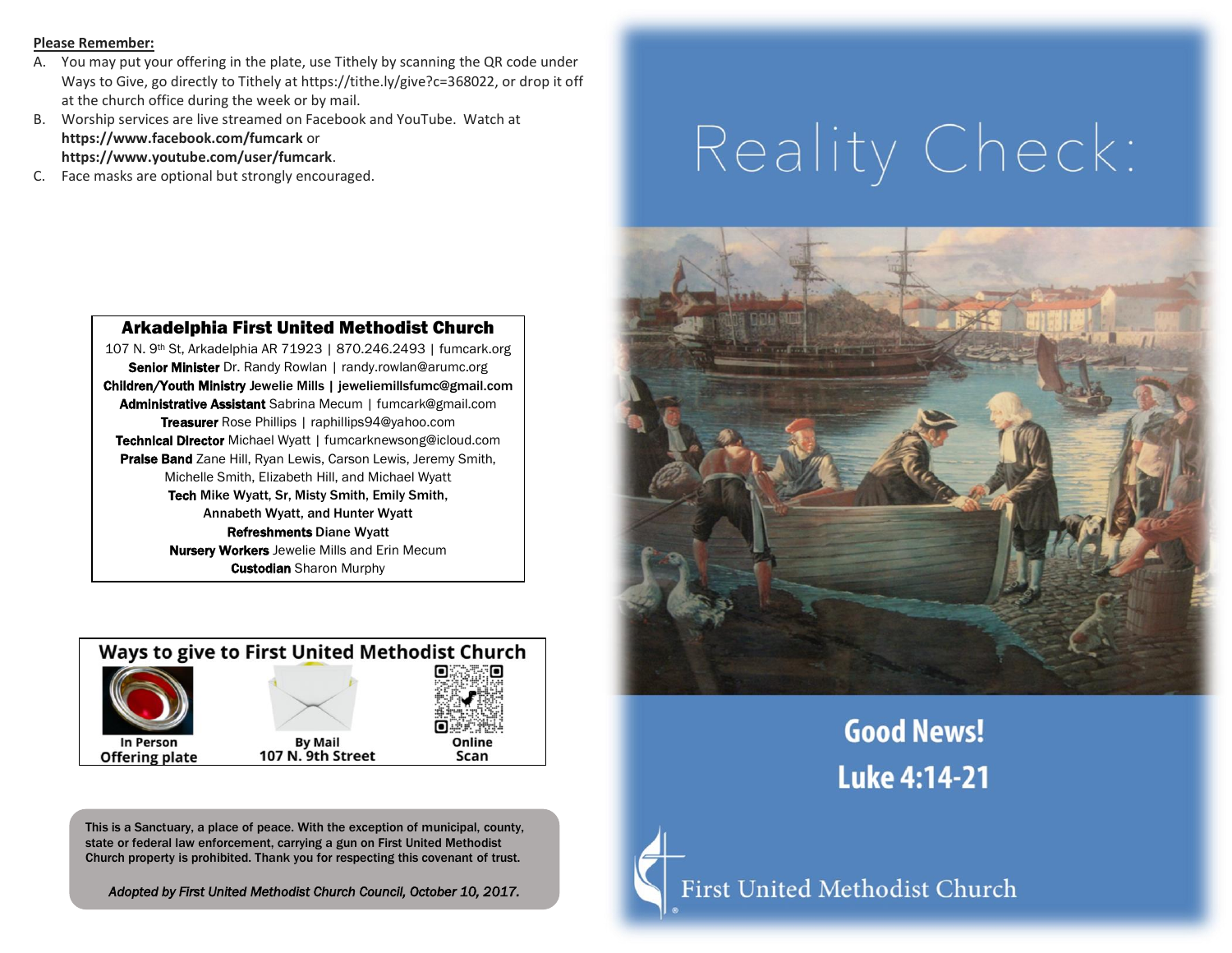**January 30, 2022 9:00 Worship Service 4 th Sunday after the Epiphany Arkadelphia, AR**

## **Welcome!**

### *Order of Service*

| <b>Offering</b>            |  |
|----------------------------|--|
| <b>Pastoral Prayer</b>     |  |
|                            |  |
|                            |  |
|                            |  |
| Good News!<br>Luke 4:14-21 |  |
|                            |  |

**Benediction/Blessing**…………………………………………………….………….*Pastor Randy*

#### *Sermon Outline*

**I. Do you see me?**

#### **II. Share hope!**

- A. Good News is sometimes translated gospel or glad tidings.
- B. Isaiah 61:1-4, Luke 2:8-12, and Luke 4:14-21

#### **III. Do you see others through the eyes of Christ?**

- A. The Great Commission in Mt 28:19 is for everyone to share.
- B. People are hurting and waiting to be seen; by the Great Physician through you and me.
- C. Zechariah 4:10 "Do not despise these small beginnings, for the LORD rejoices to see the work begin"
- **IV. Do you feel "seen" today?**